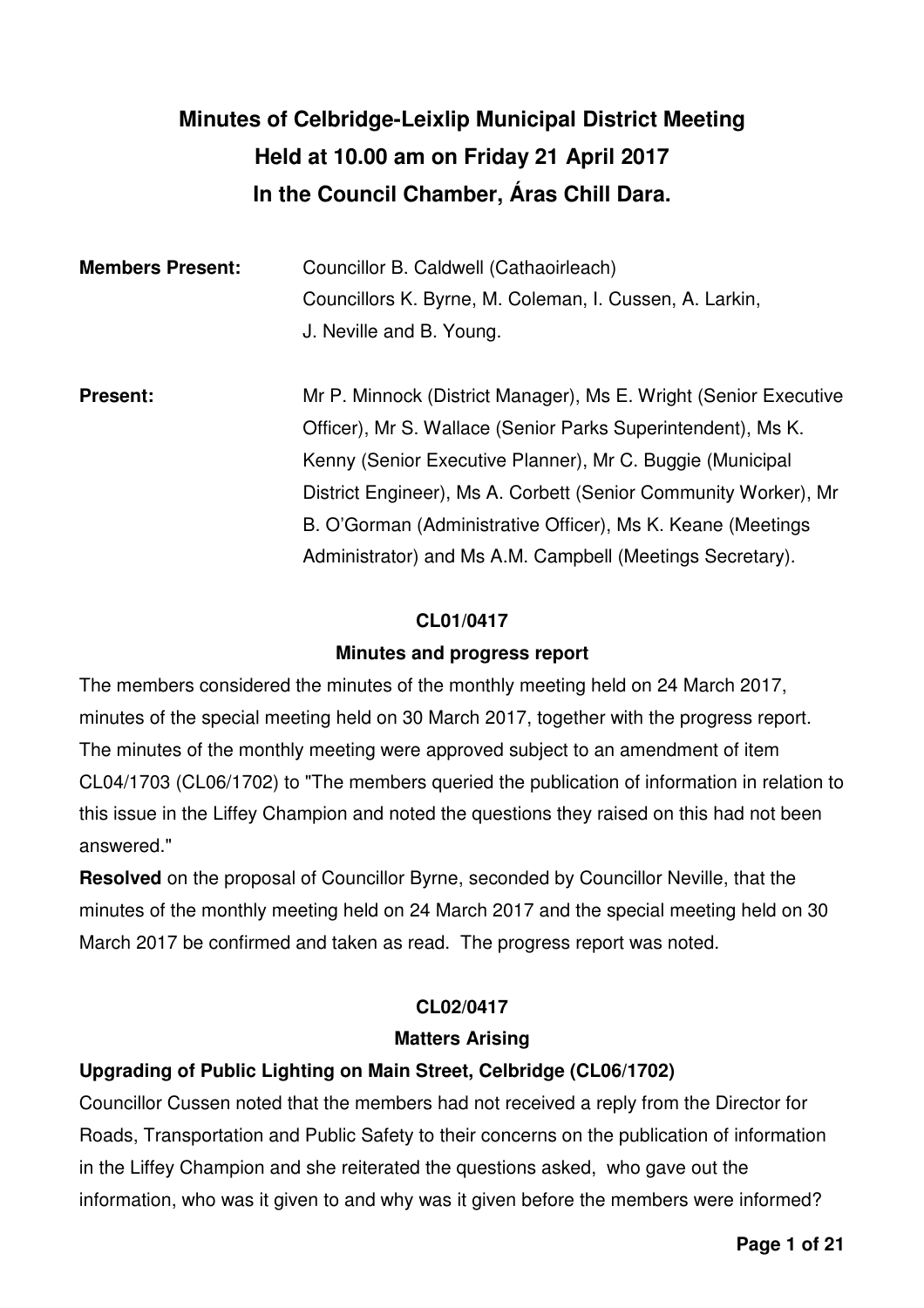### **Inspection and repair of footpath on Main Street Leixlip (CL11/1703) Item 12**

Councillor Cussen noted that it was not in the minutes that this walkabout had taken place with the municipal district engineer.

### **Agree adjustment to Local Property Tax (LPT) (CL05/1703)**

Councillor Cussen stated that they had been informed by email in March that the council had been advised on the 30 January 2017 that funding would be provided by the National Transport Authority (NTA) in relation to the Celbridge Boardwalk Study. This information was not relayed to the members at either the February or March meetings with it also appearing in the Liffey Champion in advance of the members being notified.

### **Upgrading of Public Lighting on Main Street, Celbridge (CL06/1702) (CL04/1703)**

Councillor Cussen noted that the members had not yet received an answer to the original question regarding public lighting which she raised two months ago.

### **Centennial Garden for Celbridge (CL01/1703)**

Councillor Cussen noted that the members had not received clarification on the progress report from a question raised at their March meeting, if Kildare County Council owned the land for the centennial garden.

### **Schedule of Municipal District Works 2017 (CL01/1703)**

Councillor Cussen stated regarding the special meeting held on 30 March 2017 that the allocation of €8,000 for the Decade of Commemoration should have been tabled under Community Projects and not under Roads and she queried where the remaining €2,000 had been allocated to as it was agreed it go towards footpaths. Councillor Cussen expressed concern that €5,000 which had been allocated from Local Property Tax (LPT) for 2017 under Environment for dog bag facilities for the municipal district was not shown on the table in the minutes of the special meeting on 30 March 2017.

# **Water issues in Ballygoran Housing Estate (CL22/1702) (CLO4/1703)**

Councillor Young noted the report but said as far as he was aware the pressure had always been low in this estate and that he would check this.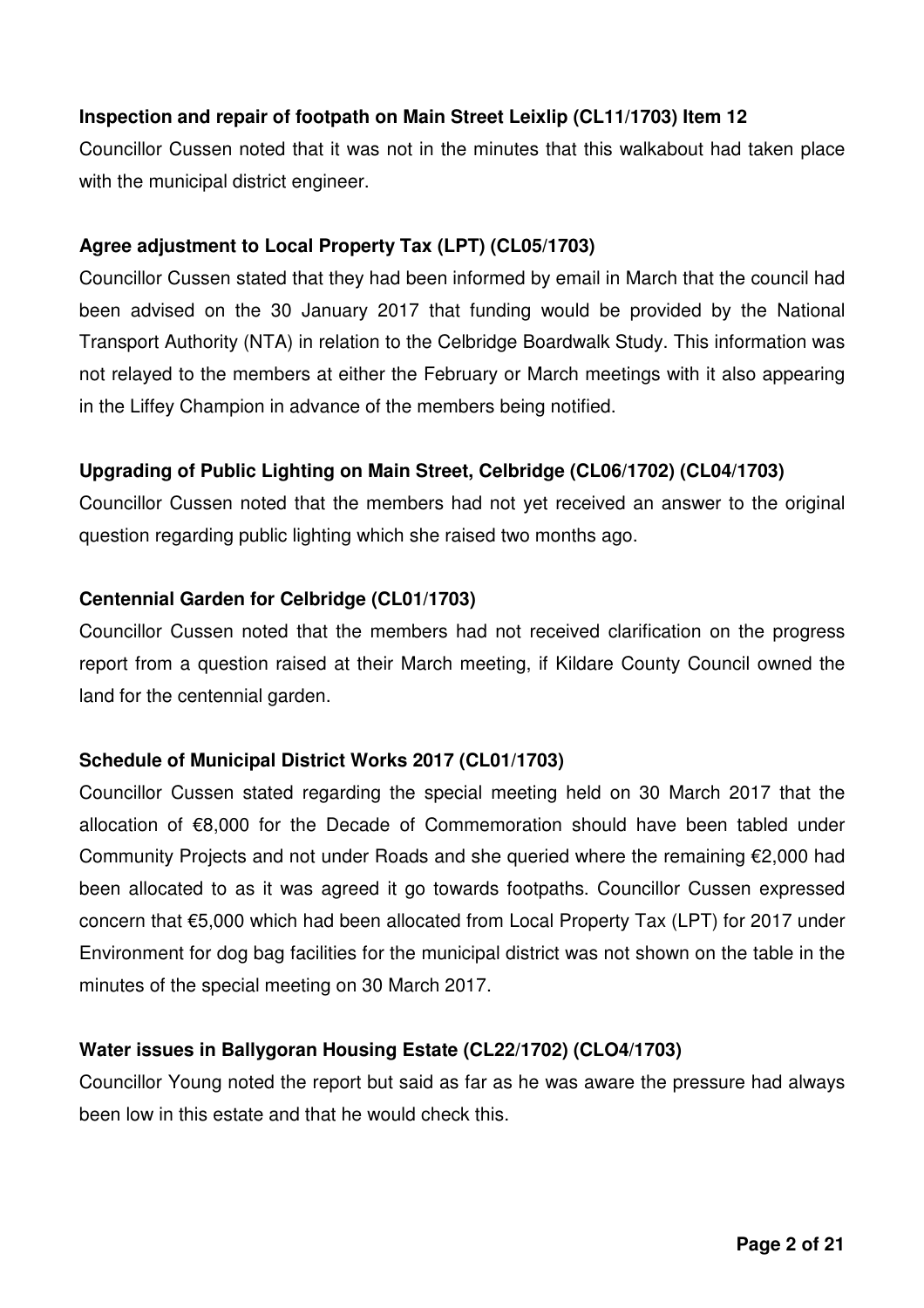# **Council owned land in Donaghcomper Estate (CL21/1702) (CL04/1703)**

Councillor Young stated that the online map was inaccurate and should be updated to match the map in the Local Area Plan.

### **Schedule of Municipal District Works 2017 (CL01/1703)**

Councillor Larkin noted that the list of works adopted at the special meeting was very positive and he thanked the Municipal District Engineer and the area office for the great job they had carried out on Main Street, Leixlip stating that it was a very good result for minimum outlay.

In reply to a question from Councillor Larkin, the Municipal District Engineer stated that he thought it would be possible to carry out similar work on the paths in Celbridge and he agreed that a sample area could be tested in advance.

In response to Councillor Caldwell's question the Municipal District Engineer stated that the trees on Cope Bridge were on the property of Irish Rail and he undertook to contact them to request that they cut back these trees.

In response to a request from Councillor Neville, the Administrative Officer for the Environment Section undertook to have chewing gum removed from the footpaths in Leixlip.

# **Agreement of Parks Projects under Local Property Tax (LPT) 2017 (CL01/1703)**

The Parks Superintendent stated that the members had agreed €60,000 for Parks projects under Local Property Tax (LPT) funding for 2017 and informed the members that the projects to be undertaken with this funding needed to be itemised and agreed by the members. He stated that as asked he had circulated the list of his suggested priority projects to the members, for their consideration and agreement.

Councillor Cussen stated that she understood that this list was to be discussed among the members prior to agreeing projects.

The meetings administrator informed the members that they needed to approve the individual projects under the total funding of €60,000 which had already been agreed.

Councillor Coleman proposed that the members should agree to approve the first five projects on Parks Superintendents list and this was agreed by all the members.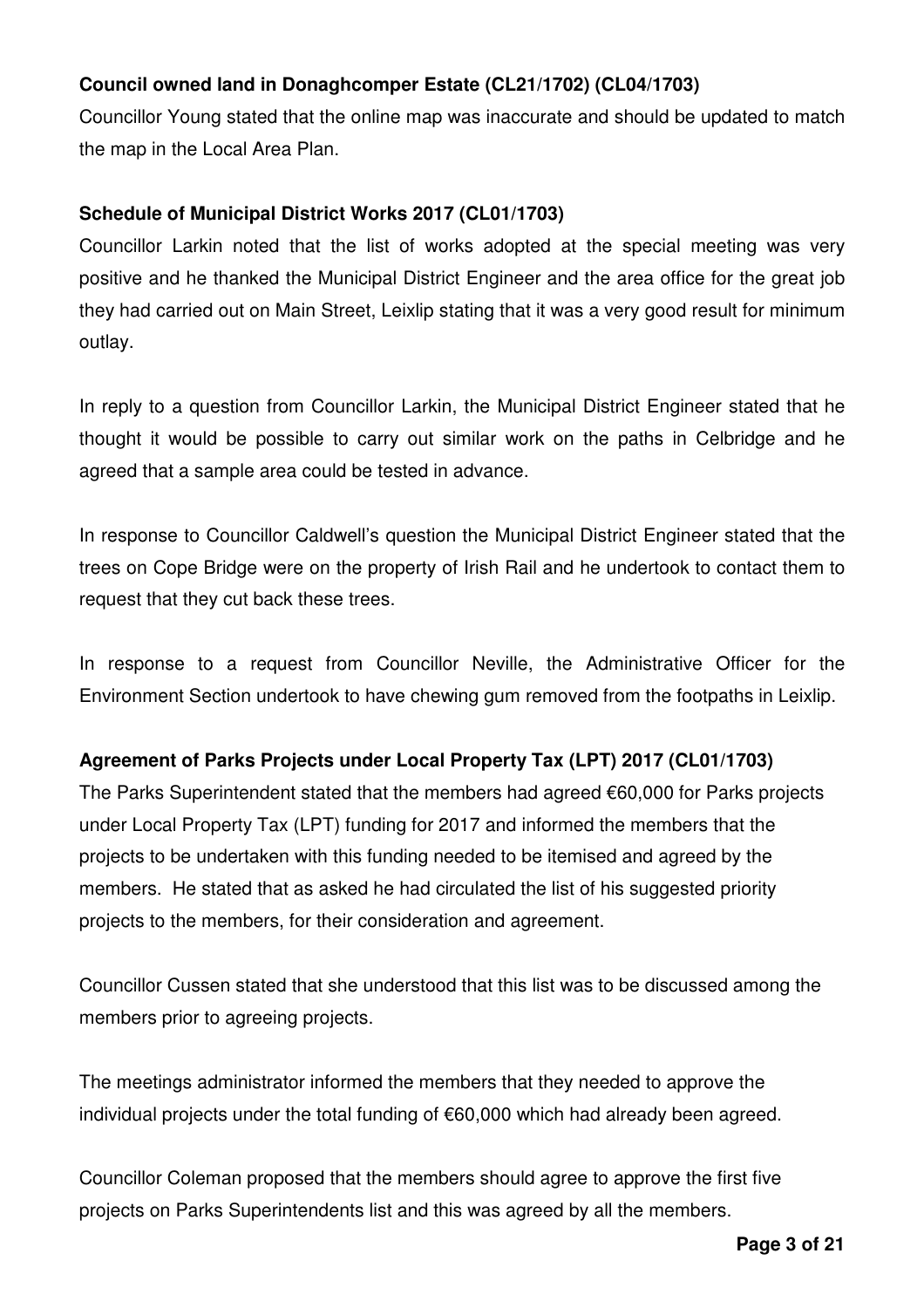**Resolved** on the proposal of Councillor Coleman, seconded by Councillor Cussen with agreement of all the members that the following projects make up the Parks allocation of €60,000 under the Local Property Tax (LPT) funding for 2017.

| <b>LOCATION</b>              | <b>DETAIL</b>                 | COST $(E)$ |
|------------------------------|-------------------------------|------------|
| Leixlip Spa                  | Install a viewing point over  | €15,000    |
|                              | the existing spa well from    |            |
|                              | canal towpath.                |            |
| <b>Rye Bridge</b>            | Install new planters on each  | €15,000    |
|                              | side of the bridge to replace |            |
|                              | the existing ones.            |            |
| The Grove, Celbridge         | Tidy up flower bed at the     | €10,000    |
|                              | entrance to the estate on     |            |
|                              | Ardclough Road.               |            |
| St. John of God - Playground | Additional perimeter path,    | €15,000    |
|                              | equipment and furniture.      |            |
| Celbridge                    | Edge grass verges on entry    | €5,000     |
|                              | roads into Celbridge.         |            |
| <b>Total</b>                 |                               | €60,000    |

#### **CL03/0417**

#### **Presentation from the Local Authority Waters and Communities Office (LAWCO)**

Ms Aoife McGrath, Community Water Officer gave a presentation to the members on the operations of the Local Authorities Waters and Communities Office (LAWCO) and an update on the preparation of the 2<sup>nd</sup> Cycle Draft River Basin Management Plan.

Ms McGrath informed the members that the Water Framework Directive (WFD) is a legal framework to protect and restore clean water and to ensure its long-term sustainable use. The WFD regulations placed new obligations on local authorities in co-ordinating the catchment management and public participation elements of the WFD and this can be achieved through River Basin Management Plans (RBMP)'s. She stated that there is a decline in 515 River Water Bodies so there is a job of work to done and a new approach needed. Ms. McGrath gave a broad outline on the staff of the waters and communities office and said that there were twelve community waters officers dispersed across the country, she said that she was based in Meath County Council office and her areas are Meath and Kildare. Ms. McGrath informed the members that implementation of the WFD would include community engagement providing assistance and technical support, addressing lack of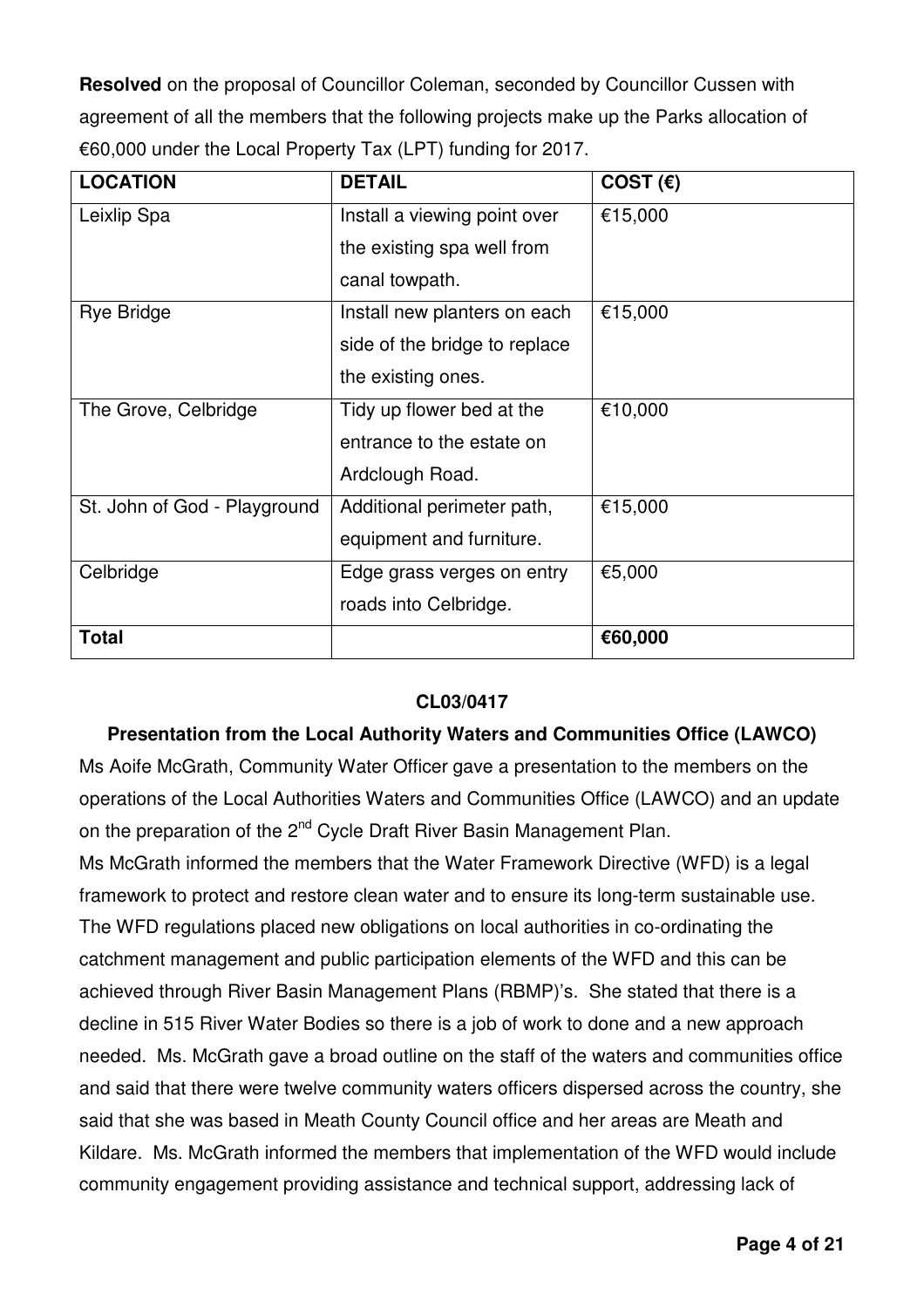awareness on water issues, promote public participation, support development of rivers trusts, engage with local development companies and other funding organisations and promote collaborative working between local authorities, public bodies and community groups. Ms. McGrath outlined a series of public meetings that were planned with the aim to engage people in water issues and the broad context of River Basin Management Plan (RBMP), to introduce people to the complexity of the issues to be addressed, to seek opinions on the draft plan and how it can be improved and to identify local projects that can be worked on. She said that submissions on the draft plan would be considered and it was hoped to publish the approved plan in December 2017.

The Cathaoirleach thanked Ms McGrath for her very professional presentation.

Councillor Larkin stated that pollution was causing drastic changes to plant and fish life in the waterways with harmful spills and run offs into rivers creating huge costs in the work involved in clean ups and rubbish removal and that education was needed to improve the situation.

Councillor Neville stated that there were a lot of questions that required answers such as who was responsible for removal of trees that had fallen into rivers and removal of weeds. He stated that there were issues with the Waste Water Treatment Plant (WWTP) and the handling of waste from Dublin and surrounding areas and he welcomed the fact that the Waters and Communities office may be able to obtain information in relation to these issues.

In reply to Councillor Neville's question, Ms McGrath stated that canals were also included in their remit.

Councillor Cussen stated that LAWCO should consider holding a meeting in the Celbridge-Leixlip area noting that the river Liffey runs through Celbridge and stated she considered it pertinent to hold a meeting locally.

Councillor Young agreed with having a meeting in the Celbridge-Leixlip area as he said there were a number of issues to be raised and advice sought such as, leachate running into the reservoir that supplies water to Dublin, reduction of consumption of water by use of grey water for flushing toilets etc., the proposal to pipe sewage to the plant in Ringsend which has been rumoured to be almost at capacity.

Ms. McGrath stated that she welcomed any input or suggestions from the members regarding what needs to be done. The members thanked Ms. McGrath for her presentation.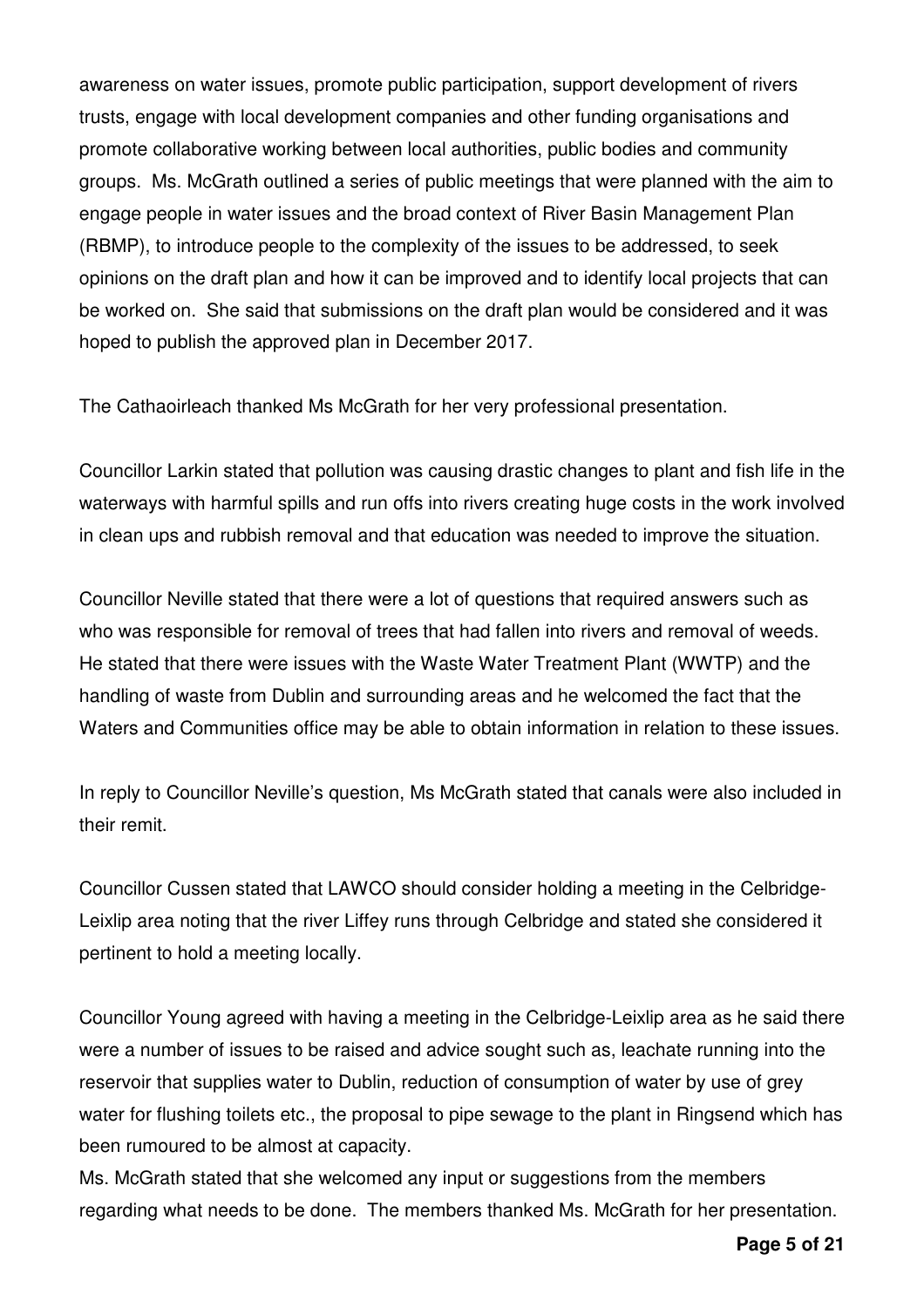#### **CL04/0417**

#### **Deputation on behalf of Le Chéile Athletic Club and Leixlip United Football Club**

The Cathaoirleach welcomed Mr. Richard McCarthy and Mr. Paul Martin to give a presentation on behalf of Le Chéile Athletic Club and Leixlip United Football Club.

Mr. McCarthy thanked the members for the opportunity to give this presentation. He asked that Kildare County Council support the renaming of Leixlip Amenities Centre to Leixlip Sports Campus and he also asked that they support the establishment of a new management committee to oversee the running of the campus and that the new management committee be funded so that it could maximise the potential of Leixlip Sports Campus. Mr. McCarthy informed the members that this centre was established in the early 1970's and currently has four tenants Leixlip Amenties Centre, Leixlip United Football Club, Leixlip Tennis Club and Le Chéile Athletic Club with a membership of approximately 2000 members which provide sporting activities to the community of North Kildare. Mr. McCarthy informed the members that in 2005 the council proposed a major re-alignment of Leixlip Amenity Centre and a plan to develop and upgrade its facilities and he stated that to date three out of the four phases of this plan were completed. He said that in 2011 a change of the management structure at Leixlip Amenities Centre took place when Leixlip Amenities Centre members voted to remove the three representatives of the other campus groups from the board of management. Mr. McCarthy informed the members that in 2015 the council commissioned a report on the relationship between the four groups based at the shared site in Leixlip, which is leased from the council. The report recommended three options and Mr. McCarthy asserted that it was their view to partially merge all three so that the interests of the campus can best be served by an independent committee while the day to day running of the individual groups activities continue without change. Mr. McCarthy informed the members that in 2016 a group that had been inactive for a number of years decided to meet on a regular basis with the aim of not just managing the common areas but also to see if it could find ways to improve the facility and work closer together for its good. This group was called the Common Area Committee and was made up from the four chairs of the groups on the campus. Mr. McCarthy stated that this group worked well and made great strides forward in a number of areas and in particular created a blueprint under which the facility would be renamed and re-launched, plans were drawn up but the committee was limited in its decision making powers. Based on this report and the success of the chairs meetings in 2016, Mr. McCarthy stated that their proposal is that each of the four groups continue to run and manage their individual activities as before and that the role of managing the campus be handed over to a newly established group called "The Leixlip Sports Campus Management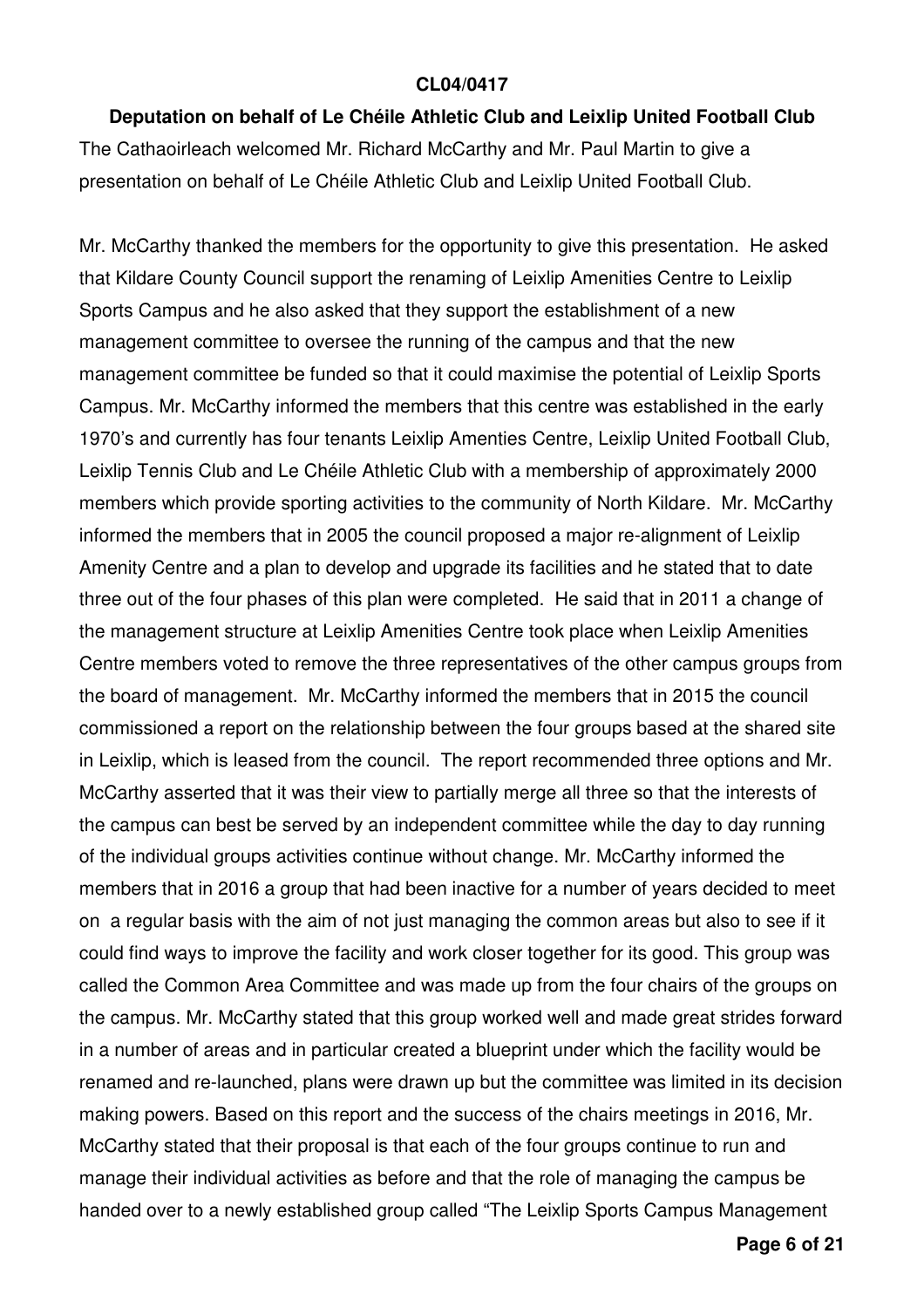Committee". The proposal also seeks to rename and re-launch the campus as "Leixlip Sports Campus" and that the funding of the campus committee comes from the existing contributions made by the various groups as well as a definite amount of funding received from the leasing of the six all-weather soccer pitches managed by Leixlip Amenities Centre. Mr. McCarthy stated that they finally proposed that the campus committee be made up of the chairs of each of the four campus groups under the chairmanship of an independent person to be appointed by Kildare County Council and he asked that the council support this proposal.

Councillor Young stated that he thought that this was a sensible proposal but he voiced concerns about the agreement of all the groups involved.

Mr. McCarthy confirmed that there was nothing of concern in this proposal for any of the groups involved. and stated that the creation of a group which could focus solely on the development of the centre, would allow the four groups to run their own club.

In response to Councillor Cussen's question as to the lack of Irish language on the signage, Mr. Martin stated that they received feedback from the planning department informing them that there was too much detail on the sign so it would need to be re drawn but he confirmed that they intended to include use of the Irish language on their signage. Councillor Cussen also queried why only two of the groups were represented at the meeting.

Councillors Coleman and Byrne agreed with the proposal and they complimented the clubs on their volunteer work and the great work that they carried out for the benefit of the local community.

Councillor Neville thanked Mr. McCarthy and Mr. Martin for their presentation and their breakdown of the numbers of under 18's that attended Le Chéile and the Football Club and stated that he had benefited from being a member of Leixlip Amenity Centre and complimented the clubs on the work that they were doing.

Councillor Larkin stated that this was a fair proposal but he said that there were issues in the centre and serious divisions that were not harmonious noting that it was a complex situation and that it was a pity because the numbers attending all these clubs was staggering and they provided a great facility for the area.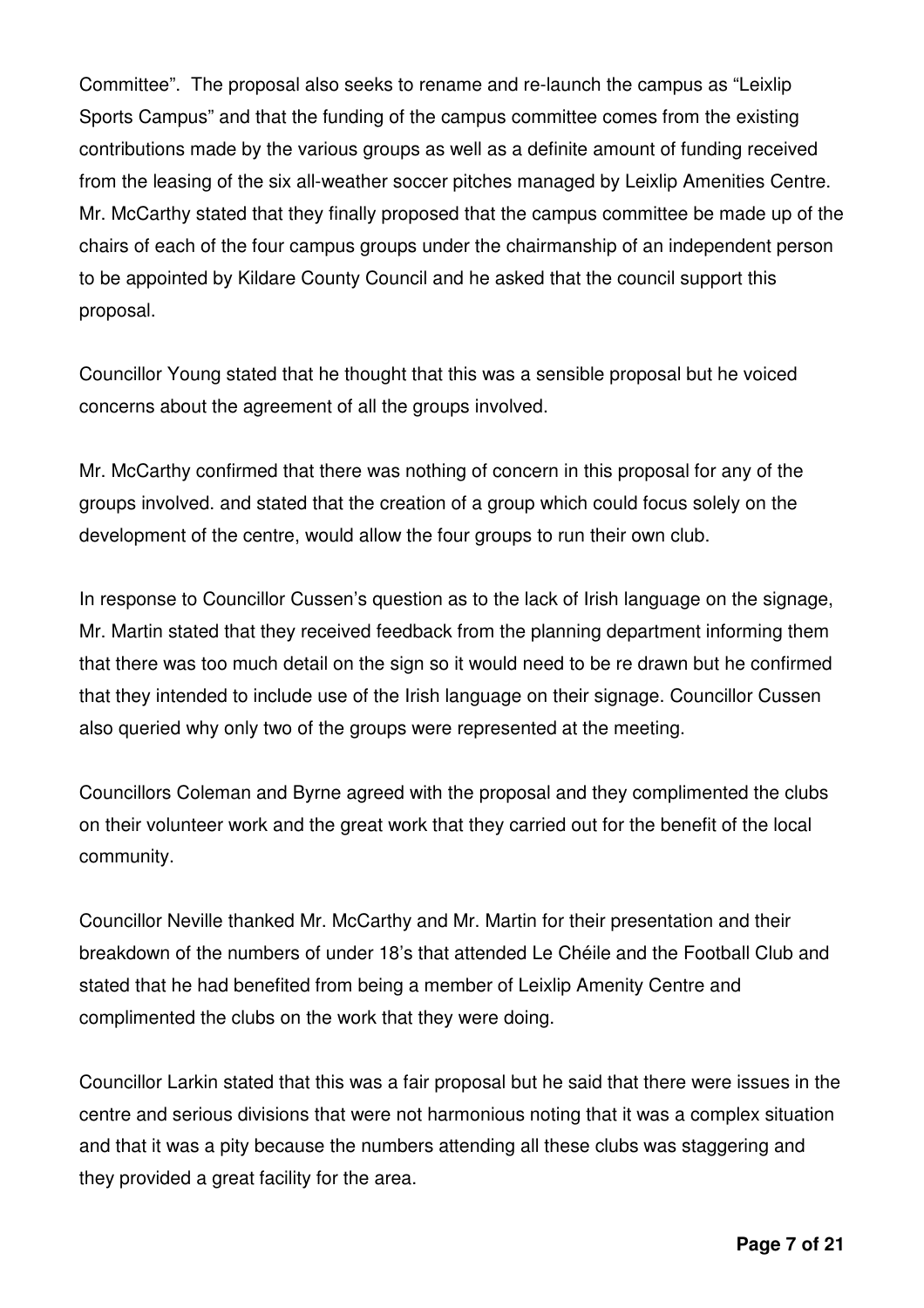Mr. McCarthy stated that their intention was to develop the centre to its full potential and that the focus should not be on one particular issue.

 Mr. Martin stated that going forward it was proposed to have another hall to use for indoor training as the existing hall is continually booked out noting the new hall could have numerous uses such as indoor bowls.

Councillor Caldwell stated it was necessary that all clubs should work together and Councillor Young suggested that the members invite representatives from the four groups to a meeting to talk to them all together.

The meetings administrator informed the members that if they were in agreement an item to consider the invitation of all four groups in Leixlip Amenity Centre should be included on the agenda for the meeting in May.

A discussion ensued among the members at this point and it was a agreed by all the members to invite the two group who were not represented at the deputation Leixlip Amenities Centre and Leixlip Tennis Club to attend the May monthly meeting.

#### **CL05/0417**

### **Deputation on behalf of St. Raphael's Special School**

The Cathaoirleach welcomed Ms. Clare Dempsey to the meeting to give a presentation on behalf of St. Raphael's Special School.

Ms. Dempsey thanked the members for the invitation and informed the members that she was making the presentation in her capacity as the Chairman of the Board of St. Raphael's Special School. Ms. Dempsey stated that there was a great urgency to build a new school as the current school was 45 years old, not aging well and was totally unsuitable and unfit for purpose. She informed the members that St. Raphael's School dates from 1972 and was originally designed to cater for the educational needs of young people in the moderate range of learning disability between the ages of 5 and 18 years. Ms. Dempsey stated that it currently caters for 76 pupils with severe/profound or moderate intellectual disability with challenging behaviours and/or autistic spectrum disorder, many of whom have additional complex medical needs. Ms. Dempsey informed the members that a new school has been approved for capital funding and a site has been identified by the Department of Education and Skills. Ms. Dempsey outlined that the school requires a site that is proximate to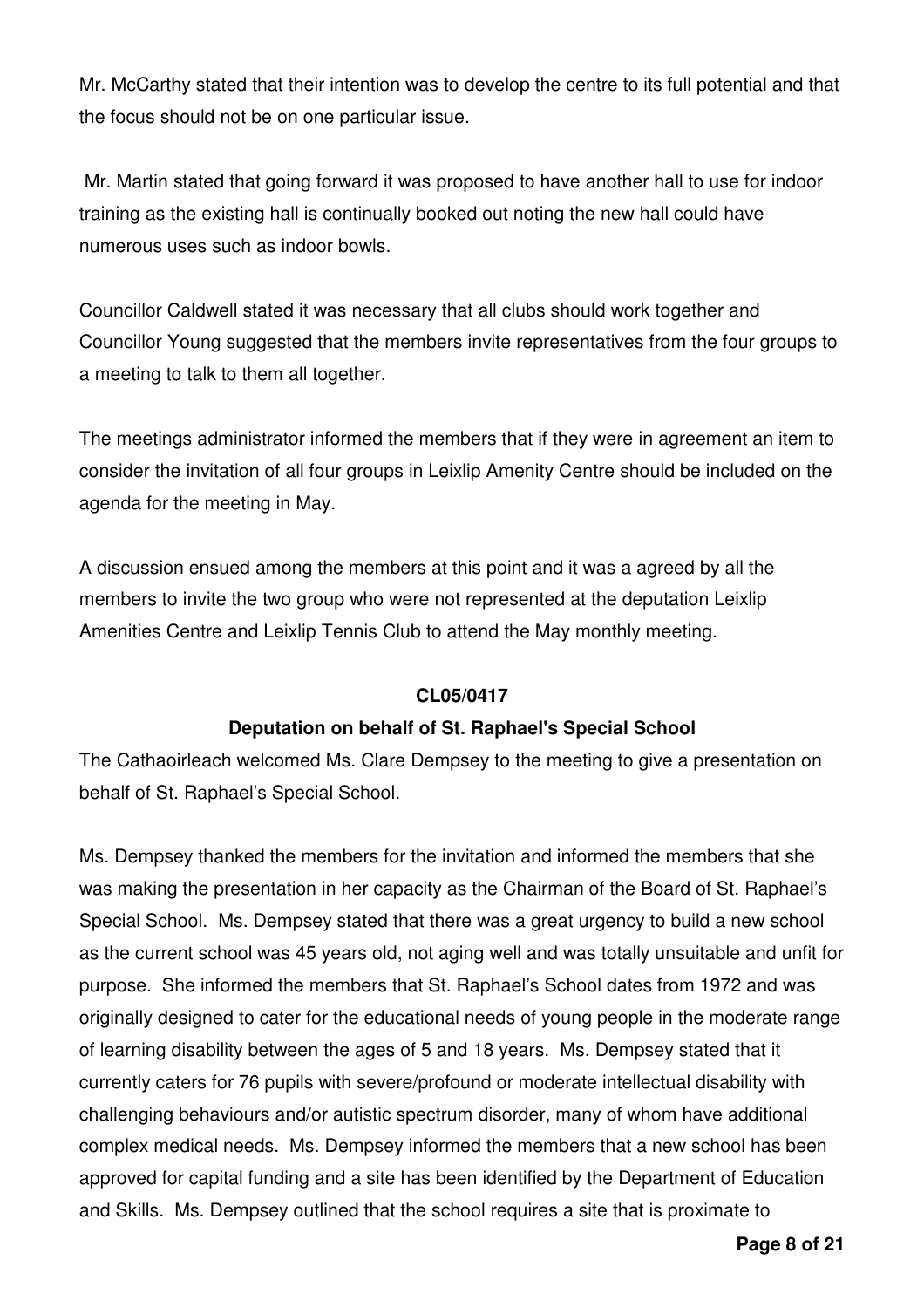Celbridge and its natural learning environments, to The Abbey gardens for play, nature walks and environmental learning, enhances and supports integration into the local community and an environment that is conducive to learning. Ms Dempsey requested as public representatives and council officials that the members give their support for a site to make a new school for the pupils a reality and she thanked the members for their continued support.

The Cathaoirleach stated that they had met on the site a couple of weeks ago and the members have noted the Board of Management's proposal which was outlined by Ms. Dempsey.

#### **CL06/0417**

### **Update on the Municipal District Road Works**

The Municipal District Engineer briefed the members on the schedule of municipal district road works. The Municipal District Engineer advised that all schemes are at design stage but it was planned to move them forward in line with other works planned in the future and a further update would be provided to the members at the next municipal district meeting.

### **CL08/0417**

### **Double yellow lines at entrance to Glendale**

The members considered the following motion in the name of Councillor Caldwell That the council put double yellow lines in Glendale at the entrance.

The motion was proposed by Councillor Caldwell, seconded by Councillor Byrne.

A report was received from the Roads, Transportation and Public Safety Department informing the members that this issue has been referred to the Technical Assessment and Advisory Group (TAAG), newly established in the Roads, Transportation and Public Safety Department. Following assessment, a report will be provided to the members. **Resolved** on the proposal of Councillor Caldwell, seconded by Councillor Byrne that the report be noted.

### **CL09/0417**

# **Bollards to prevent illegal parking in Saint Patrick's Park, Celbridge**

The members considered the following motion in the name of Councillor Byrne That bollards be erected on the edge of the footpath (details supplied) in Saint Patrick's Park, Celbridge to prevent illegal parking on the footpath.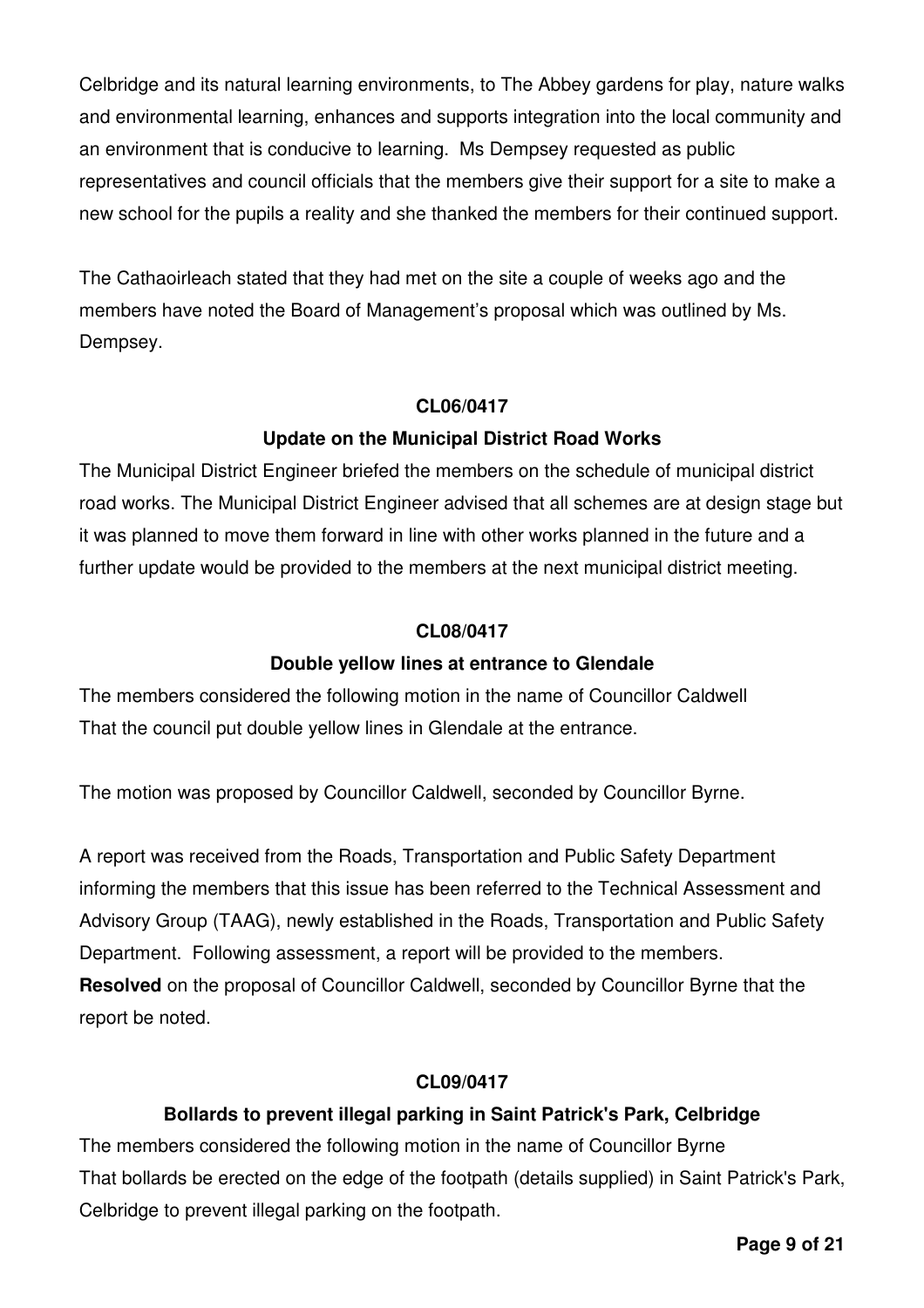The motion was proposed by Councillor Byrne, seconded by Councillor Caldwell

A report was received from the Roads, Transportation and Public Safety Department informing the members that the Municipal District Engineer will investigate and report at the meeting.

The Municipal District Engineer stated that he did not think that erecting bollards on the edge of footpaths was suitable and suggested engagement with the people who are parking at this location and alerting them to the fact that parking on footpaths is illegal.

**Resolved** on the proposal of Councillor Byrne, seconded by Councillor Caldwell that the report be noted.

#### **CL10/0417**

#### **Condition of commercial and local authority signage in Municipal District**

The members considered the following motion in the name of Councillor Cussen That Celbridge-Leixlip Municipal District ask the council to look at the condition of commercial and local authority signage in our municipal district. Many of these signs are tattered, no longer legible and there is no impetus or onus on the person(s) who erected them to maintain/replace them.

The motion was proposed by Councillor Cussen, seconded by Councillor Young

A report was received from the Environment section informing the members that the Environment section does not grant permission for commercial signage. Permission is given for temporary signage for community type events and this is monitored by the litter warden.

A report was received from the Roads, Transportation and Public Safety Department informing the members that the Municipal District Engineer will report on the local authority signage at the meeting.

Councillor Cussen stated that this should also be a question for planning. She noted signs in several areas such as on the Maynooth Road and Ballymakealy where there were signs that were illegible and tatty. Councillor Caldwell suggested that the members make a list of such signage.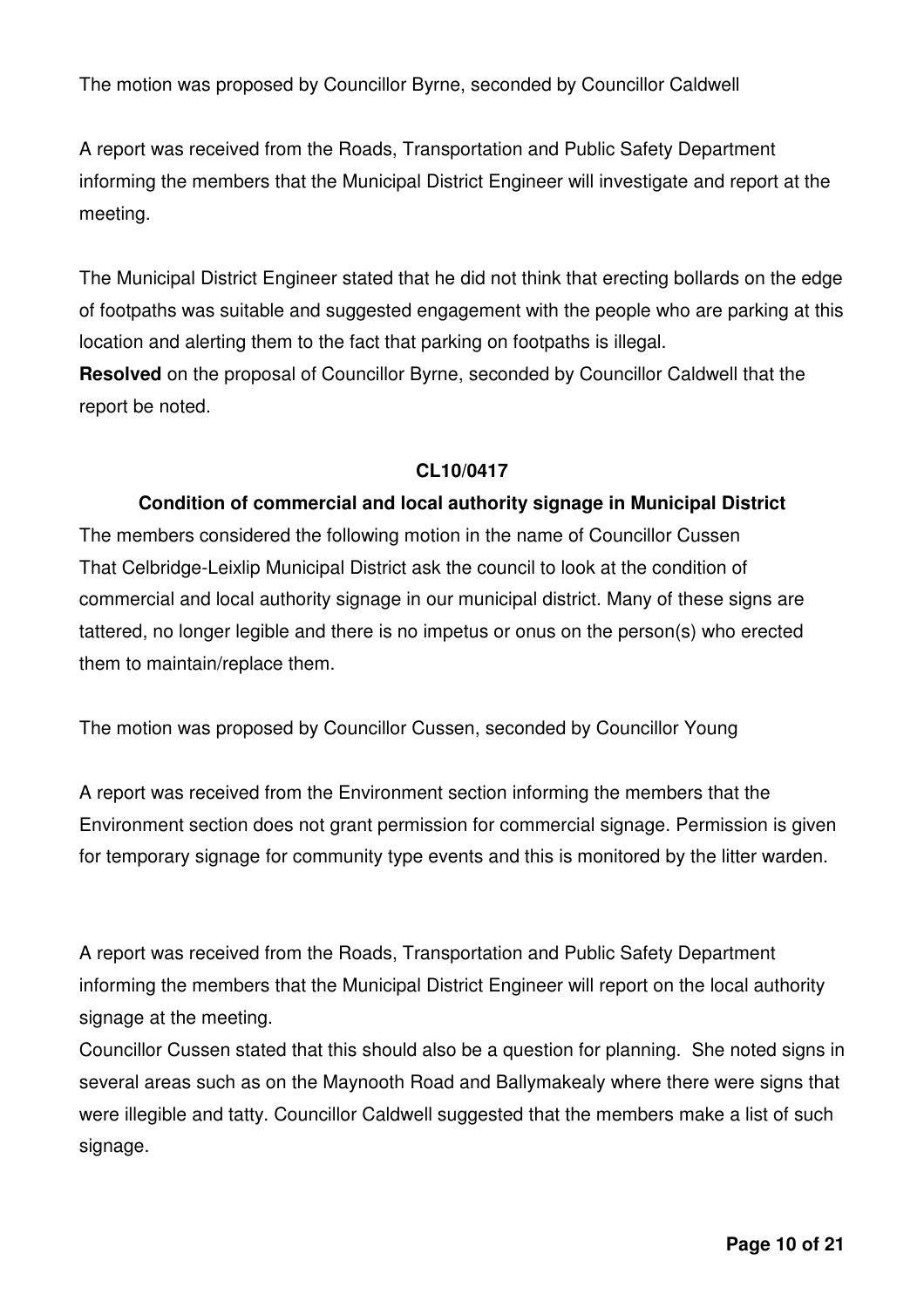The Cathaoirleach proposed that this issue be referred to the Strategic Policy Committees (SPC)s for Planning and the Environment to create a policy on this signage and this was agreed by all the members.

**Resolved** on the proposal of Councillor Cussen, seconded by Councillor Young and agreed by the members that the issue of the condition of commercial and local authority signage be brought before the Planning and Environment Strategic Policy Committees (SPC)s so that a policy can be put in place to deal with this issue.

### **CL11/0417**

### **Repair to footpath in Ryevale Lawns**

The members considered the following motion in the name of Councillor Neville That the council repair the footpath in Ryevale Lawns towards the bus stop and also the paths to the Garda Station.

The motion was proposed by Councillor Neville, seconded by Councillor Byrne

A report was received from the Roads, Transportation and Public Safety Department informing the members that the Municipal District Engineer will report at the meeting.

Councillor Neville stated that he had discussed this item with the Municipal District Engineer. **Resolved** on the proposal of Councillor Neville, seconded by Councillor Byrne that the report be noted.

### **CL12/0417**

### **Installation of sign over River Liffey at Barnhall**

The members considered the following motion in the name of Councillor Larkin That a sign be put at the bridge over the River Liffey at Barnhall on the lane, indicating the river name.

The motion was proposed by Councillor Larkin, seconded by Councillor Caldwell

A report was received from the Roads, Transportation and Public Safety Department informing the members that there are poles in place here for the sign. A new sign has been ordered and will be installed in the coming weeks.

**Resolved** on the proposal of Councillor Larkin, seconded by Councillor Caldwell that a new sign will be installed in the coming weeks.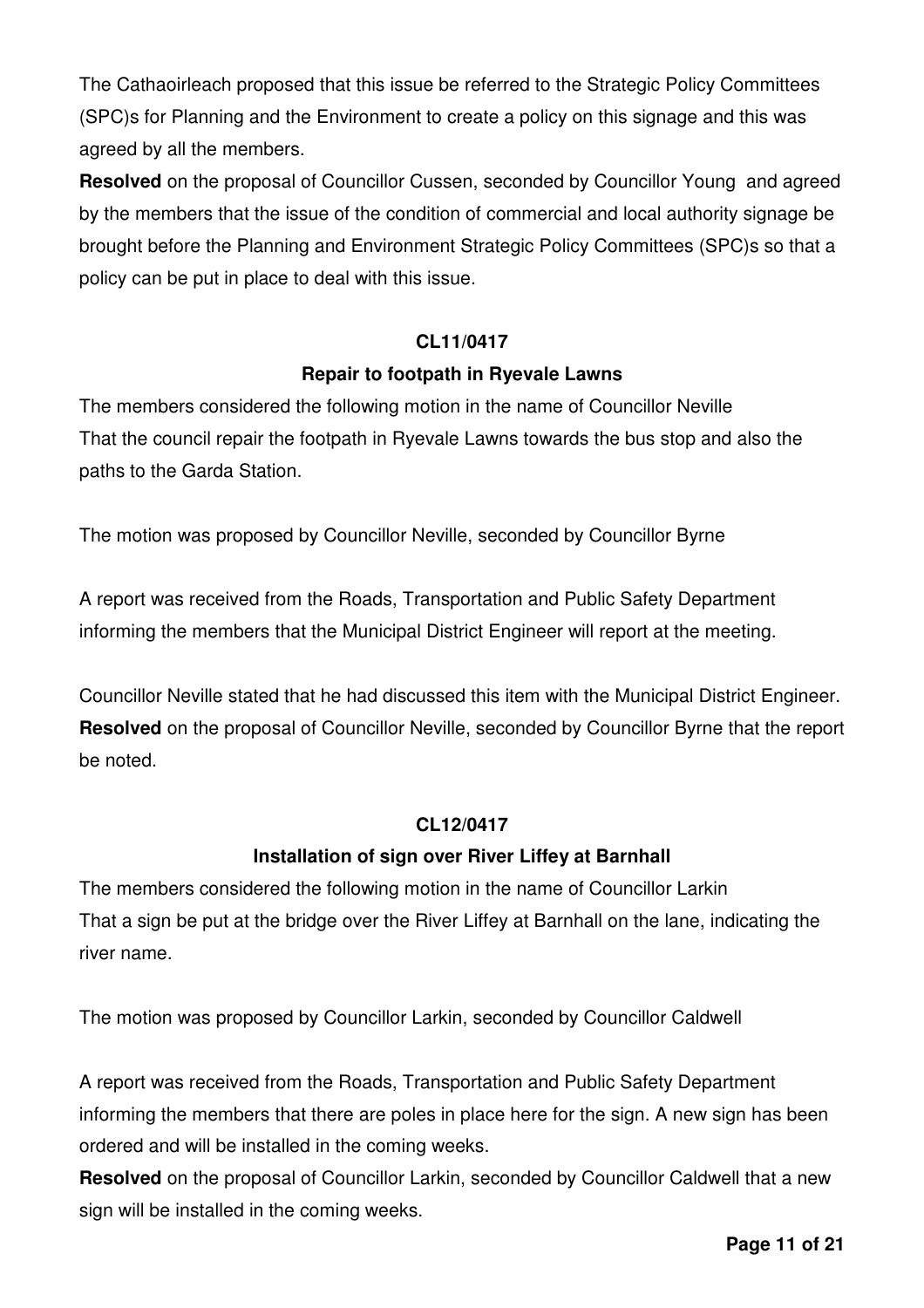### **CL13/0417**

### **Invitation to Planning or Transportation Department Fingal County Council**

The members considered the following motion in the name of Councillor Young That the Celbridge-Leixlip Municipal District resolves to invite a representative from the Planning or Transportation Department of Fingal County Council to present the municipal district with an outline of the intention and progress update of Objective MT43 in the Fingal County Development Plan (p.254), for a new strategic road from the N3 through Ongar and Barnhill to the N4 at Leixlip.

The motion was proposed by Councillor Young, seconded by Councillor Caldwell.

A report was received from the Roads, Transportation and Public Safety Department informing the members that if the members are in agreement, a letter of invitation can be sent to Fingal County Council.

Councillor Young noted that in the Local Area Plan (LAP) it stated that the Confey lands were only minutes to the M4 and he said that this is only possible if a road goes directly through it. Councillor Young said that a protest walk through the park was planned for Sunday 7 May.

**Resolved** on the proposal of Councillor Young, seconded by Councillor Caldwell and agreed by all the members that a letter of invitation issue to Fingal County Council to present the municipal district with an outline of the intention and progress update of Objective MT43 in the Fingal County Development Plan (p.254), for a new strategic road from the N3 through Ongar and Barnhill to the N4 at Leixlip.

### **CL14/0417**

### **Review of cycle lane on Shinkeen Road**

The members considered the following motion in the name of Councillor Coleman That the council review the cycle lane on the Shinkeen Road at the junction with the Dublin Road where there is a gap in the cycle lane at the traffic lights. The cycle lane then continues on the Dublin Road however this break in the cycle lane is unsafe for cyclists.

The motion was proposed by Councillor Coleman, seconded by Councillor Byrne.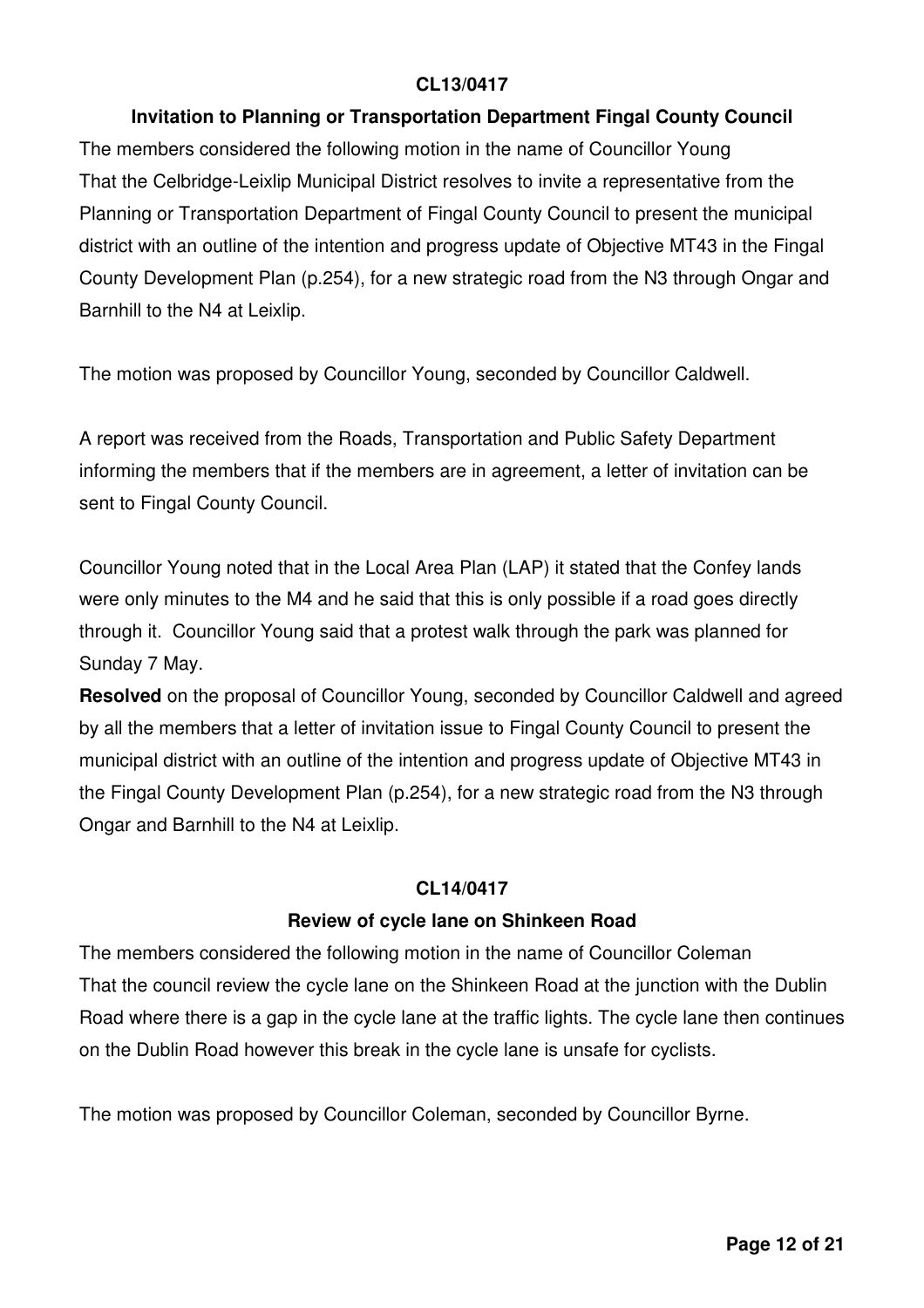A report was received from the Roads, Transportation and Public Safety Department informing the members that this issue has been referred to the Technical Assessment and Advisory Group (TAAG).

**Resolved** on the proposal of Councillor Coleman, seconded by Councillor Byrne that the report be noted.

### **CL15/0417**

# **Reinstatement of road sign Ardclough/Templemills**

The members considered the following motion in the name of Councillor Coleman That the road sign Ardclough/Templemills be reinstated on the Liffey wall on the Newtown Road.

The motion was proposed by Councillor Coleman, seconded by Councillor Byrne.

A report was received from the Roads, Transportation and Public Safety Department informing the members that this sign will be reinstated in the next two weeks.

The Municipal District Engineer informed the members that this sign has been reinstated. **Resolved** on the proposal of Councillor Coleman, seconded by Councillor Byrne that the report be noted.

### **CL16/0417**

# **Placement of yellow box in St. Patrick's Park, Celbridge**

The members considered the following question in the name of Councillor Byrne Can a yellow box be put outside (details supplied) St. Patrick's Park, Celbridge, to ensure access and exit from the homes?

A report was received from the Roads, Transportation and Public Safety Department informing the members that this issue has been referred to the Technical Assessment and Advisory Group (TAAG).

The report was noted.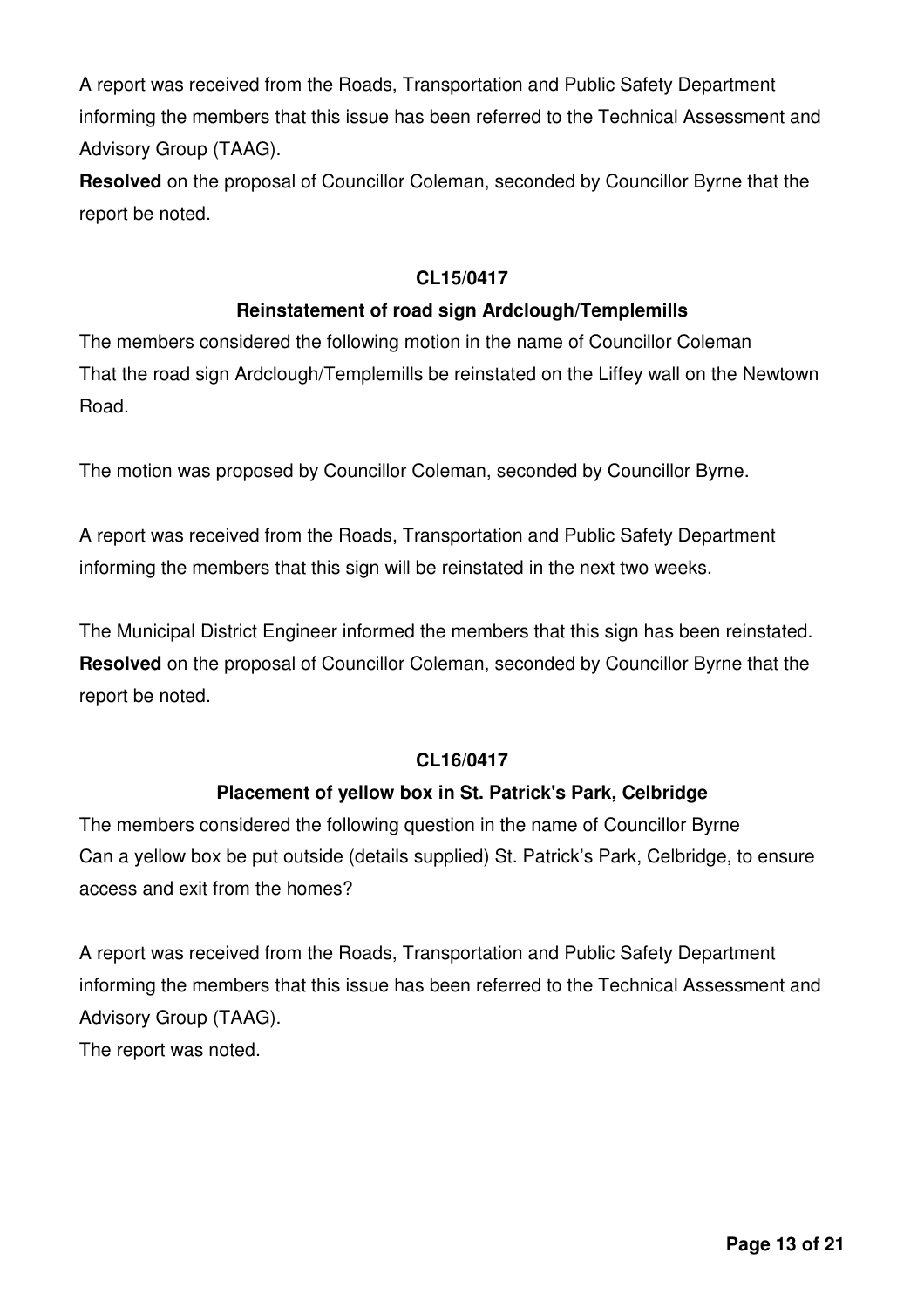# **CL17/0417**

# **Installation of rail at bottom of Captain's Hill, Leixlip**

The members considered the following question in the name of Councillor Cussen Can a rail be provided at the bottom of Captain's Hill, Leixlip, at the area identified to the Municipal District Engineer?

A report was received from the Roads, Transportation and Public Safety Department informing the members that the Municipal District Engineer will investigate and report at the meeting.

Councillor Cussen said that she had met at this location with the Municipal District Engineer and that he had agreed that a rail was necessary at this location. The report was noted.

# **CL18/0417**

### **Update on plans for speed signage in estates in Leixlip and Celbridge**

The members considered the following question in the name of Councillor Neville Can the council give an update on the plans for speed signage in estates in Leixlip and Celbridge?

A report was received from the Roads, Transportation and Public Safety Department informing the members that the proposed Road Traffic (Speed Limit)(County of Kildare) Bye Laws will shortly be brought to the full council. The programme of installation of signage in accordance with the Bye Laws (Jake's Law) is contingent on additional resources in the Roads Section, an issue which is currently being addressed with the Human Resources department.

The report was noted.

# **CL19/0417**

# **Signage relating to speeding in estates**

The members considered the following question in the name of Councillor Neville Do the council have signage relating to speeding in the estates? The signage would be along the lines of dumping/dog fouling signage.

A report was received from the Roads, Transportation and Public Safety Department informing the members that signage with regard to dog fouling/dumping should be referred to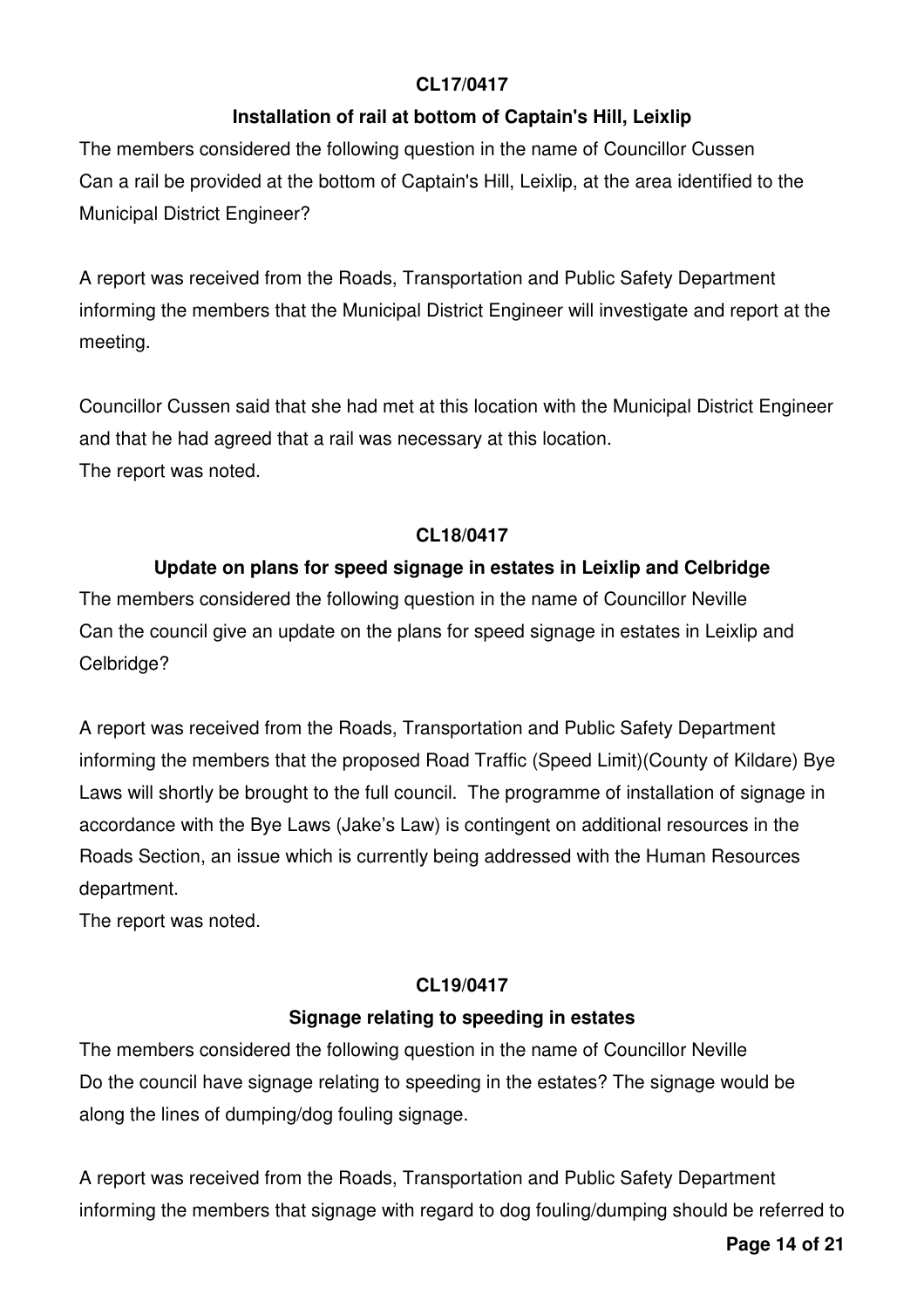Environment department.The proposed Road Traffic (Speed Limit)(County of Kildare) Bye Laws will shortly be brought to the full council. The programme of installation of signage in accordance with the Bye Laws (Jake's Law) is contingent on additional resources in the Roads Section, an issue which is currently being addressed with the Human Resources department.

Councillor Neville clarified that signage similar to what was currently being used for dog fouling i.e. cardboard could be used in black spots where there was speeding in housing estates suggesting that they could be used at a location temporarily and that it would be a cheap solution to a dangerous problem.

Ms. Wright advised the members that there were concerns about proliferation of signage and noted that other municipal districts had requested removal of signage.

Councillor Neville said that he would like to see this issue brought to the Strategic Policy Committee (SPC) for transport. The report was noted.

#### **CL20/0417**

### **Safety assessment on the Newtown Road at junction with Simmonstown Manor**

The members considered the following question in the name of Councillor Coleman Can the council carry out a safety assessment on the Newtown Road at the junction with Simmonstown Manor? Cars park up to the entrance at Simmonstown Manor which makes it unsafe for drivers and cyclists to exit onto the Newtown Road.

A report was received from the Roads, Transportation and Public Safety Department informing the members that this matter has been referred to the Technical Assessment and Advisory Group (TAAG) and the members will updated.

Councillor Coleman stated that cars were being left parked up to the entrance at Simmonstown Manor all day and that this was very dangerous for cyclists and drivers trying to exit onto the Newtown Road and he would like to see something done about this. The report was noted.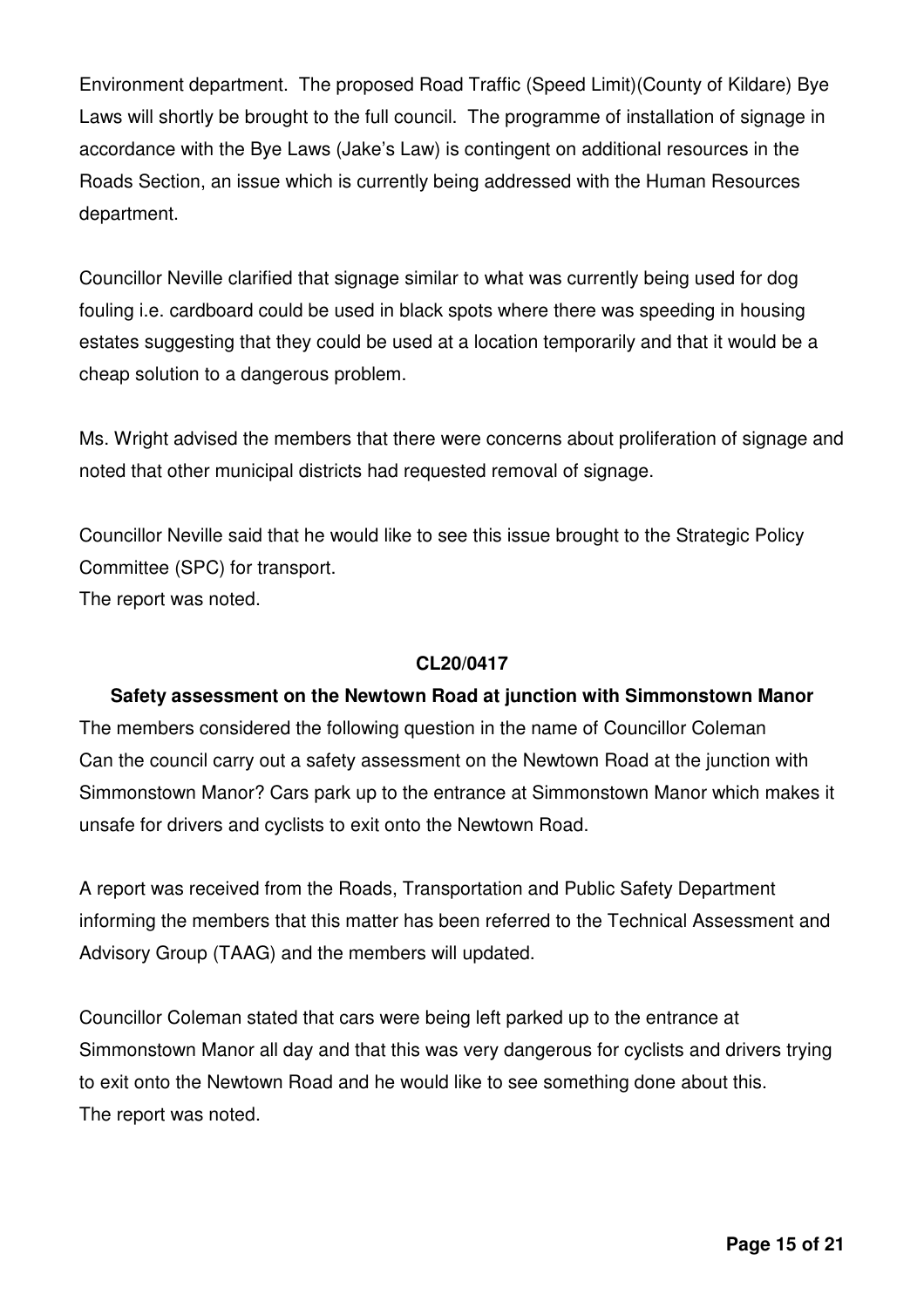# **CL21/0417**

### **Re-instalment of walls on bridge on the Celbridge Road, Ardclough**

The members considered the following question in the name of Councillor Coleman Can the council provide an update on the re-instalment of the walls on the bridge (Irish Rail) on the Celbridge Road Ardclough? (Bridge OBC 27).

A report was received from the Roads, Transportation and Public Safety Department informing the members that a report will be provided to the members on the bridge when technical resources are assigned. The resource constraints in the Roads department are currently under discussion with the Human Resources department. The report was noted.

### **CL22/0417**

# **Taking in charge of Black Avenue, Leixlip**

The members considered the following question in the name of Councillor Caldwell Can the council take in charge the Black Avenue in Leixlip? This area floods regularly and this prevents walkers gaining access to St. Catherine's Park.

A report was received from the Roads, Transportation and Public Safety Department informing the members that this issue requires input from the Roads, Parks and Water Services sections.The legal procedure to take the avenue in charge can commence, subject to compliance with the council's policy on the declaration of public roads - i.e., Kildare County Council considers "general public utility" to mean that the road is a through road over which a public right of way exists and which serves at least five domestic dwellings and/or a commercial premises, and based on the condition of the road. The report was noted.

### **CL23/0417**

# **Objection to proposal to put link road through St. Catherine's Park**

The members considered the following question in the name of Councillor Caldwell Can the members of this municipal district strongly object to any proposal to put a link road through St. Catherine's Park?

A report was received from the Planning Department informing the members that they are always entitled to express their views regarding any proposal and their views are welcomed and taken into consideration.

The report was noted.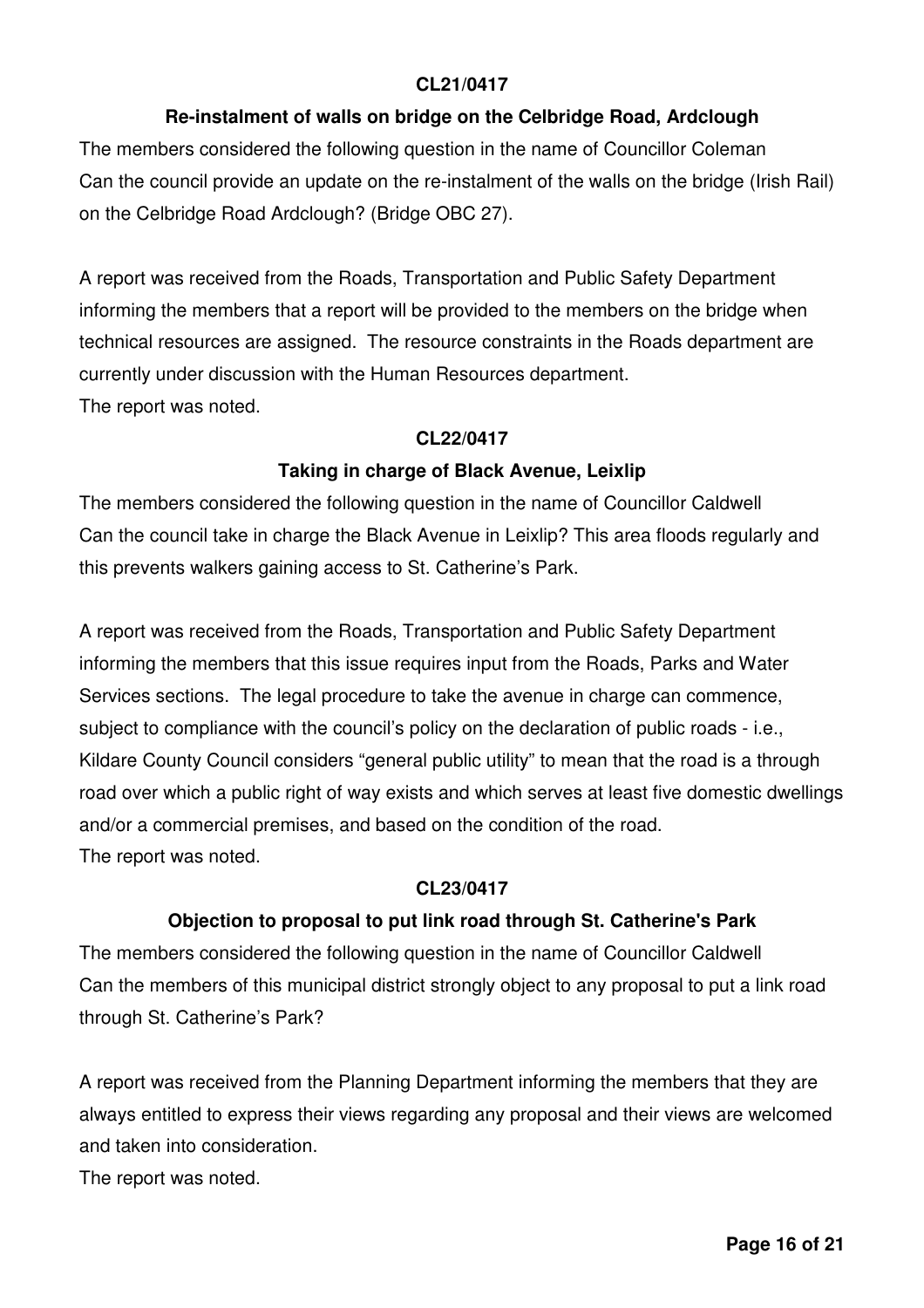### **CL24/0417**

### **Update on extension to Confey Cemetery**

The members considered the following motion in the name of Councillor Caldwell That the council provide an update on the extension to Confey Cemetery.

The motion was proposed by Councillor Caldwell, seconded by Councillor Byrne.

A report was received from the Environment department informing the members that the Environment section is examining the lands adjoining the cemetery in order to determine its ground suitability for a future extension. This information will be important in assessing what lands will be necessary.

Councillor Caldwell suggested that something should be done shortly in relation to an extension of Confey Cemetery as there will no space left in it within the next two to three years.

Councillor Larkin agreed and also advised that there was also an issue of flooding in the cemetery and that perhaps an alternative location might need to be identified.

Councillor Cussen asked if the identification of land for an extension of the cemetery would be constrained in the context of the review of the Local Area Plan. **Resolved** on the proposal of Councillor Caldwell, seconded by Councillor Byrne that the members be kept informed on this issue.

### **CL25/0417**

# **Removal of rubbish from Taghadoe Cross to Farmlee Creche**

The members considered the following question in the name of Councillor Byrne Can the rubbish which has been dumped illegally in the ditches from Taghadoe Cross to Farmlee Creche be removed and this area be monitored to prevent a recurrence?

A report was received from the Environment department informing the members that this location has been particularly problematic from a litter perspective due to its rural location and deep ditches and that the area will be further examined in relation to the motion. The report noted that CCTV was used in the area over recent months and that reports of litter and illegal dumping in the area should be advised to the Litter Report Line 045 980588/1800 243 143.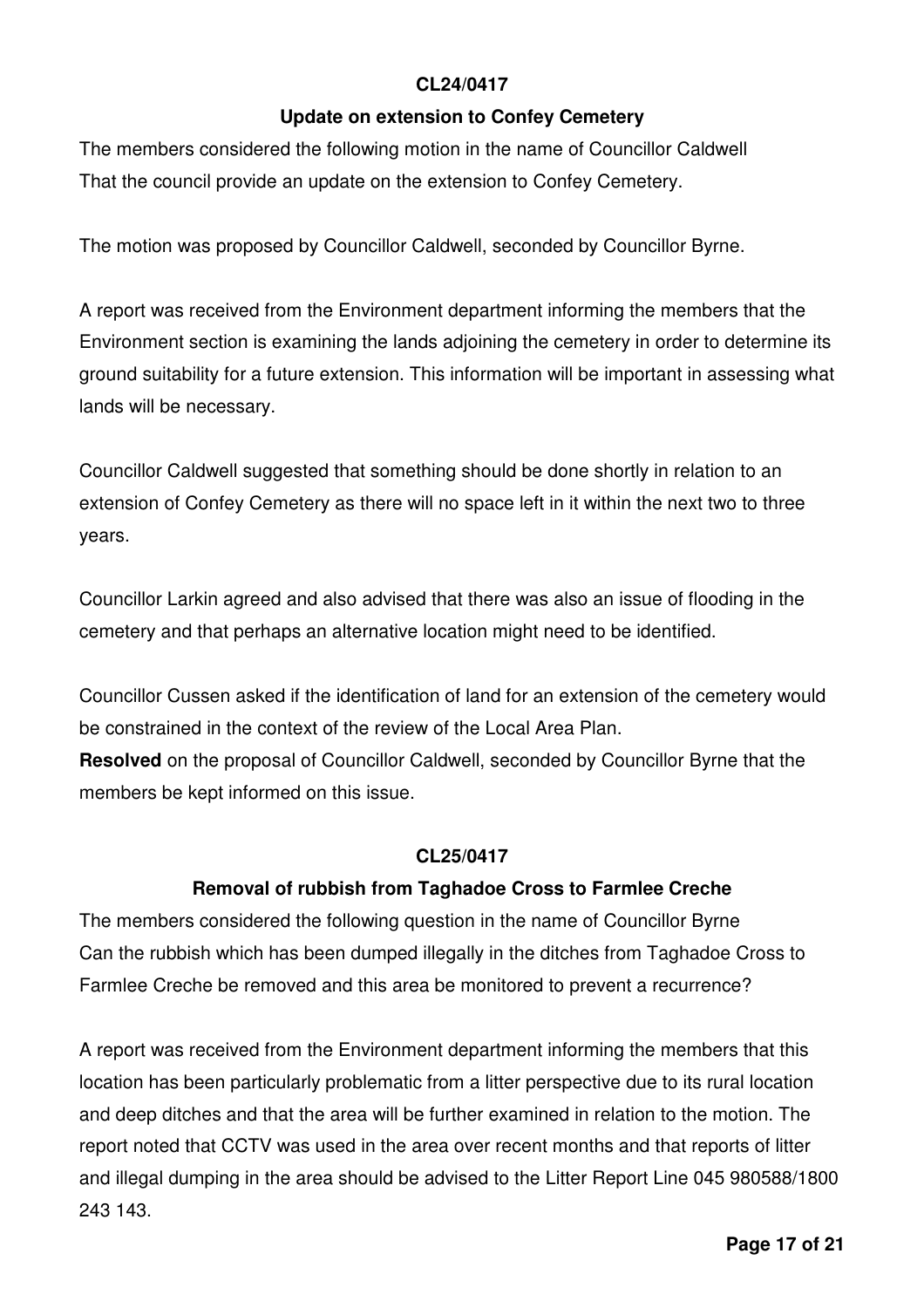Councillor Byrne stated that the area should be monitored by permanent CCTV as it was a recurring problem.

Mr O'Gorman informed the members that there would be a special Strategic Policy Committee (SPC) meeting held in May to discuss fly-tipping and illegal dumping.

Councillor Young referred to a recent news report that Britain was providing skips for the removal of rubbish in areas to prevent fly-tipping and that this was proving much more cost effective than the provision of CCTV.

Councillor Cussen stated that a previous motion to provide skips at the March meeting was referred to the Environment (SPC) for consideration.

Councillor Caldwell added that the council provided skips in housing estates once a year for big items but noted that the problem was that these skips were full in a few hours. The report was noted.

#### **CL26/0417**

#### **Update/Report on current status of Kilmacredock/Barrogstown Group Water Scheme**

The members considered the following question in the name of Councillor Cussen Can the council provide an update/report on the current status of the Kilmacredock/ Barrogstown Group Water Scheme proposal as it is almost a year since we received a deputation from this group?

A report was received from the Water Services department informing the members that consultants engaged by the council are currently examining the issues raised by this group and that a report should be available in the coming weeks.

Councillor Cussen clarified that her question should have read the Kilmacredock/Barrogstown Group Sewerage Scheme. She said that the members had received no feedback from the consultants employed by the council and she would like to see progress on this matter. The report was noted.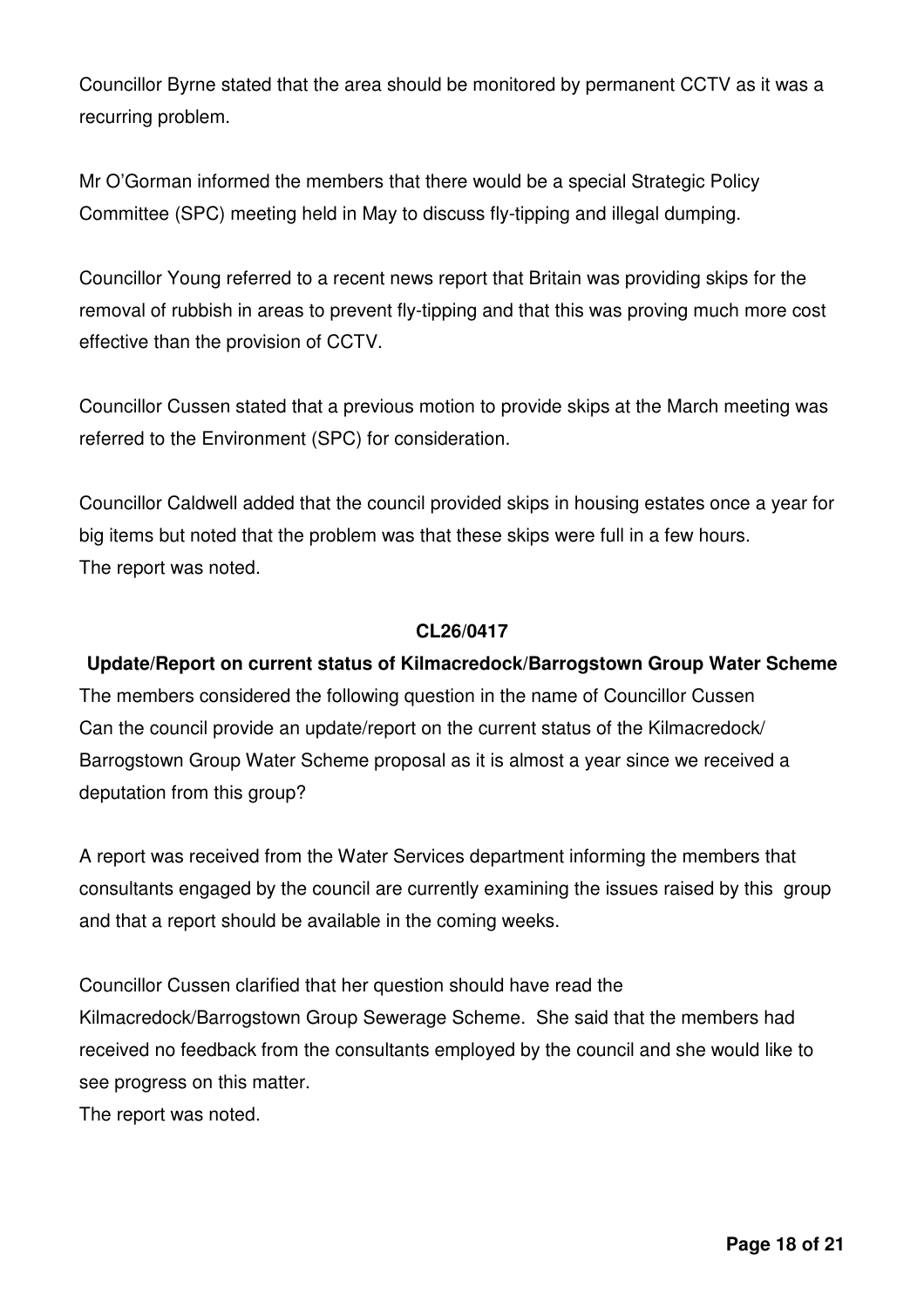# **CL27/0417**

### **Invitation to Irish Water to give report on proposed pipelines**

The members considered the following question in the name of Councillor Young Can the council invite a representative from Irish Water to give a report to the Celbridge-Leixlip Municipal District on the proposed pipelines to run from the Leixlip Waste-Water Treatment Plant (WWTP) through St. Catherine's Park to Blanchardstown?

A report was received from the Water Services Department informing the members that the transfer pipeline is an Irish Water project and is being project managed by Fingal County Council and if the members are in agreement a letter of invitation can issue to Irish Water who can be contacted via the dedicated Irish Water Local Representatives email or phone line, the details of which are; Email: localrepsupport@water.ie Ph: 1890 178178 or 01 7072854.

Councillor Young stated that there were three new pipelines to go through St. Catherine's Park next year and a new pipeline to be provided for Intel adding that another another concern was that Ringsend treatment plant was nearing capacity and he reiterated his request with the agreement of the members to invite a representative from Irish Water to give a detailed report on these proposed pipelines.

The report was noted.

### **CL28/0417**

# **Arts Act Grants for the Celbridge-Leixlip Municipal District**

The members considered the Arts Act Grants for Celbridge-Leixlip Municipal District.

Councillor Cussen thanked the Community Department for the list and stated that it was very good to see that Ardclough was in receipt of a grant.

Councillor Larkin stated it was very important to promote the arts and was pleased to see that the grants were very diverse which would act as a good advertisement for other groups to apply.

He suggested to Councillor Byrne that if there was an event on whereby a presentation of a grant would be made, that the members attend to promote the awarding of these grants in the Celbridge-Leixlip Municipal District.

**Resolved** with the agreement of all the members that the Arts Act Grants for Celbridge-Leixlip Municipal District be approved.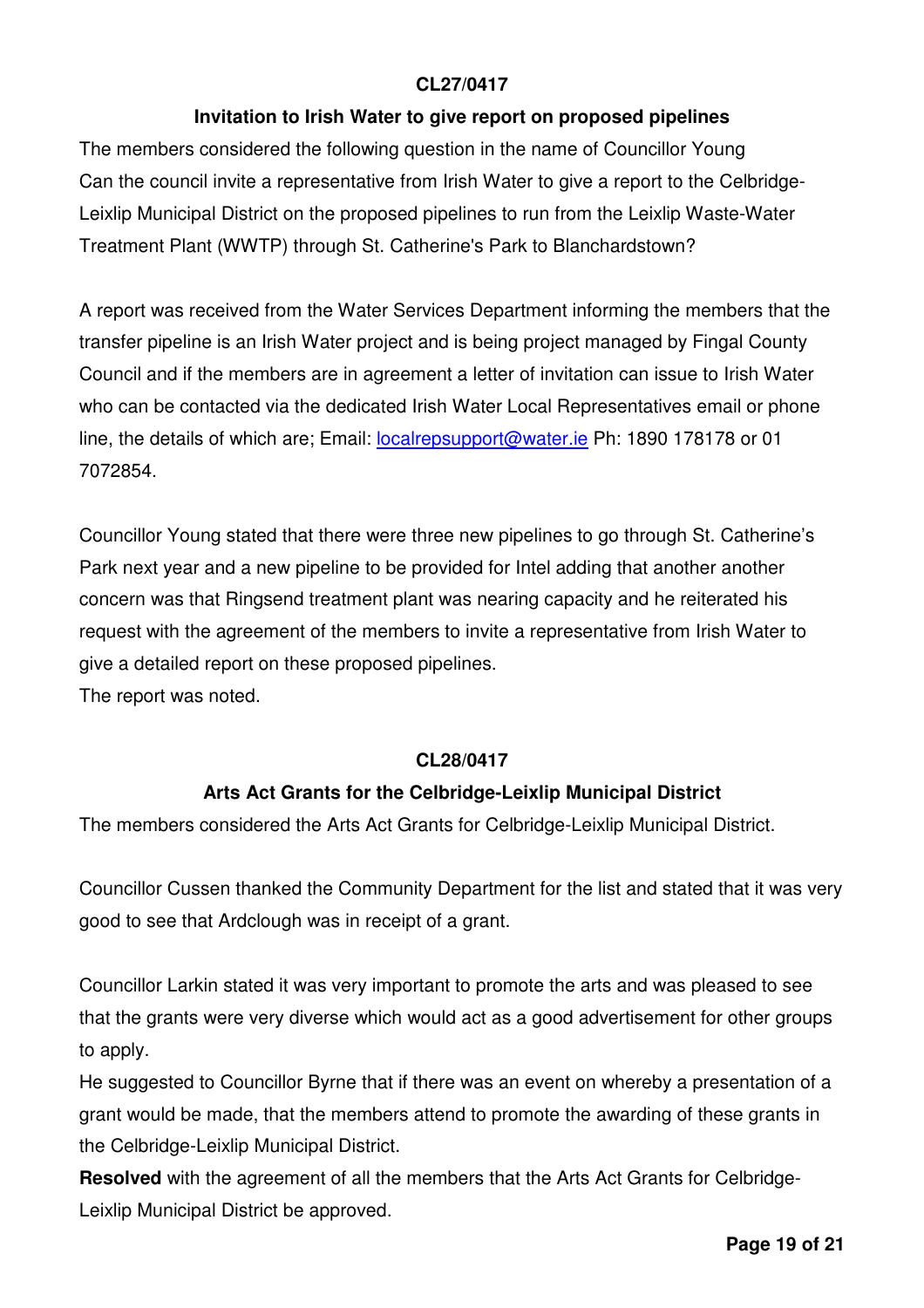### **CL29/0417**

### **Receipt of Deputation from Ardclough Community Council**

The members considered receipt of a deputation from Ardclough Community Council. **Resolved** with the agreement of all the members that they receive a deputation to their meeting on 19 May 2017 from Ardclough Community Council.

### **CL30/0417**

# **Walk Ability Study in Leixlip Main Street**

The members considered the following motion in the name of Councillor Cussen That the council carry out a walk ability study in Leixlip Main Street with a view to extending age friendly initiatives into the Leixlip area.

The motion was proposed by Councillor Cussen, seconded by Councillor Caldwell.

A report was received from the Community and Cultural Department informing the members that the council is currently working on the follow up from the Celbridge walkability audit. Pending availability of resources an Age Friendly/accessibility audit in Leixlip in 2018 will be considered.

Councillor Cussen asked if funding could be identified to provide a short study of perhaps one person for approximately two hours that could identify areas that needed work so that it could be progressed in 2018.

Ms. Corbett stated that the Celbridge walkability study had been very successful and there was a lot of works to be carried out as a result, however, she said that she did not want to raise expectations and noted other districts were now asking for a similar study but that Leixlip has been listed as a priority.

**Resolved** on the proposal of Councillor Cussen, seconded by Councillor Caldwell that the report be noted.

### **CL31/0417**

### **Update on Roantree Park upgrades**

The members considered the following motion in the name of Councillor Larkin That the council provide an update on the Roantree Park upgrades setting out a timeframe for completion and once complete, it should be marked by an occasion i.e. a park event performed by the Municipal District Cathaoirleach.